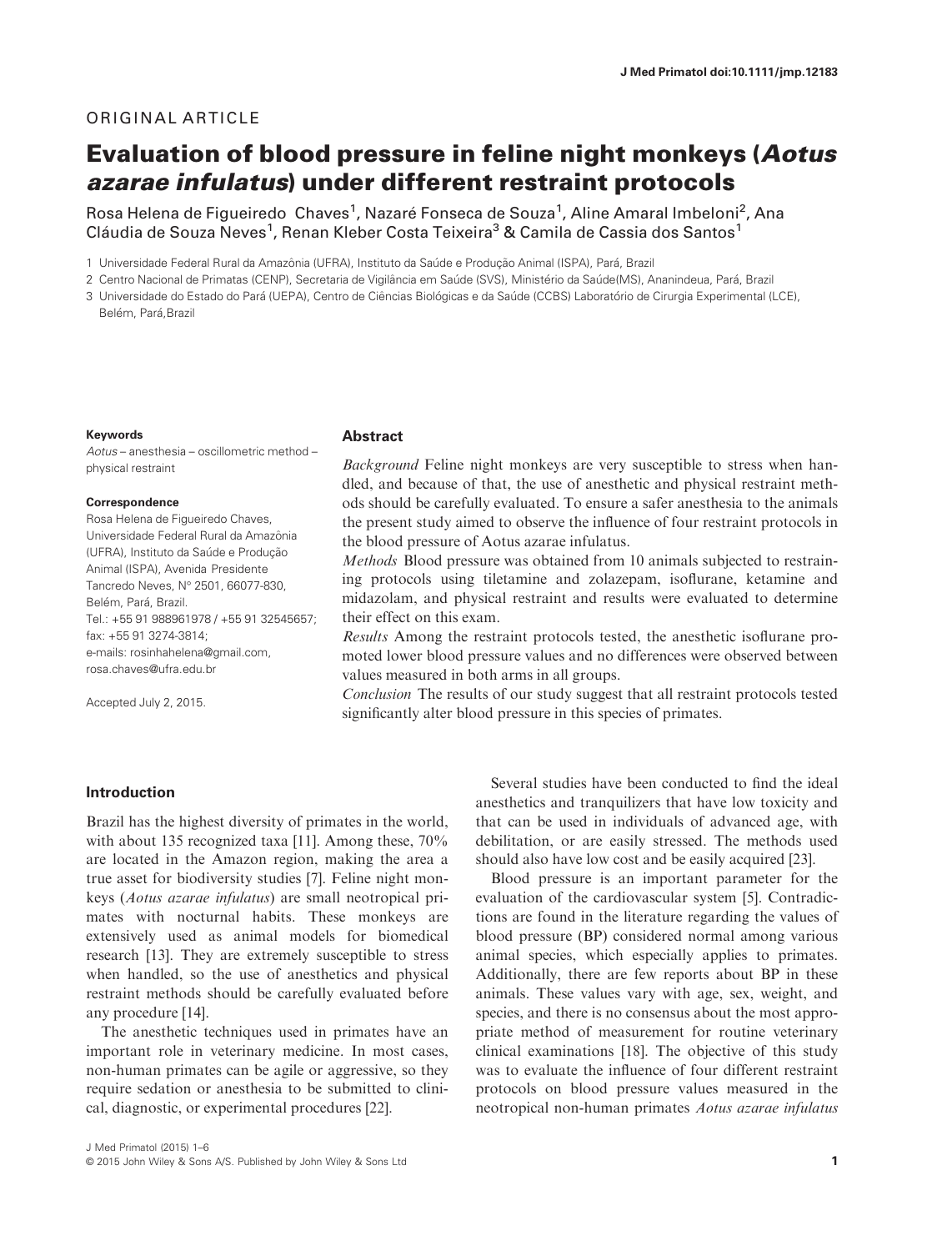(feline night monkey), as both anesthetics and excessive agitation can alter the physiological values of these animals.

## Materials and methods

We studied 10 adult male feline night monkeys, with ages ranged from five to eight years, which had an average weight of 1 kg and were clinically healthy. For identification and control, all animals had a three-letter code tattooed on the inner thigh and microchips implanted in the dorsal portion of the interscapular region. The subjects were captive born and belonged to the breeding colony of the National Primate Center (CENP) located in the Ananindeua municipality in state of Para, Brazil (latitude  $1^{\circ}38'26''$ , longitude  $48^{\circ}38'22''$ ). This project was approved by the Ethics in Research with Animals Committee UNESP—Botucatu (Protocol No. 215/2012- CEUA), and the Ministry of Environment—System Authorization and Information on Biodiversity—Sisbio (Protocol number 37034).

We evaluated the subjects' health condition via clinical exams (inspection, auscultation) and clinical laboratory testing, including hemogram and biochemical profile (alanine transaminase—ALT, aspartate transaminase—AST, alkaline phosphatase, albumin, total protein, urea, creatinine, and glucose). This was performed during the selection of the animals, which occurred 15 days before the start of proceedings. Only individuals considered healthy were selected for the experiment. Then, the 10 animals were subjected to four restraint protocols at one-week intervals to determine possible changes in BP values presented by the same organism when submitted to different restraint protocols. The procedures were randomized to avoiding interference on the results by acclimatizing, stress, or clinical status of the animals.

The same animals were used in the four stages of the project due to the fact that every individual has a different response to anesthesia. This study aims to evaluate the response of the same animal to the four

## Capture and restraint methods

The animals were restrained manually using leather restraint gloves in their enclosure and placed in a plastic transport box. Then, they were transported to the exam room and remained in the box for 15 minutes before the procedure to reduce stress after handling. After that, the animal was taken out of the transport box and held by the animal keeper with the aid of leather restraint gloves. They were held manually in a supine position for the administration of anesthetic intramuscularly (Fig. 1A) or by mask (Fig. 1B), or they were held in the lateral decubitus position for examination.

The animals were weighed before any procedure to determine the exact amount of anesthetic to be administered. Weighing was carried out with the animals still inside the transport box based on the tare weight on an electronic scale, and then they were subjected to restraint protocols.

## Restraint protocols

- 1 ZOL: In this group, tiletamine and zolazepam (Zoletil) were used at a dose of 5.5 mg/kg intramuscularly;
- 2 ISO: In this group, isoflurane anesthesia was provided through a facemask with oxygen;
- 3 KET: In this group, 15 mg/kg of ketamine and 1 mg/ kg of midazolam were administered with the same syringe by the intramuscular route;
- 4 PR: In this group, the animals were restrained with leather restraint gloves and maintained in the lateral position for the exam. Additionally, condensed milk was administered to the animals with the aid of a tongue depressor to calm the animal for cooperation with the test, allowing the animal to ingest the liquid but without moving the arms or legs.



Fig. 1 Physical restraint in a supine position using leather restraint gloves for anesthetic administration by the intramuscular route (A) or through a mask (B). Source: Research protocol.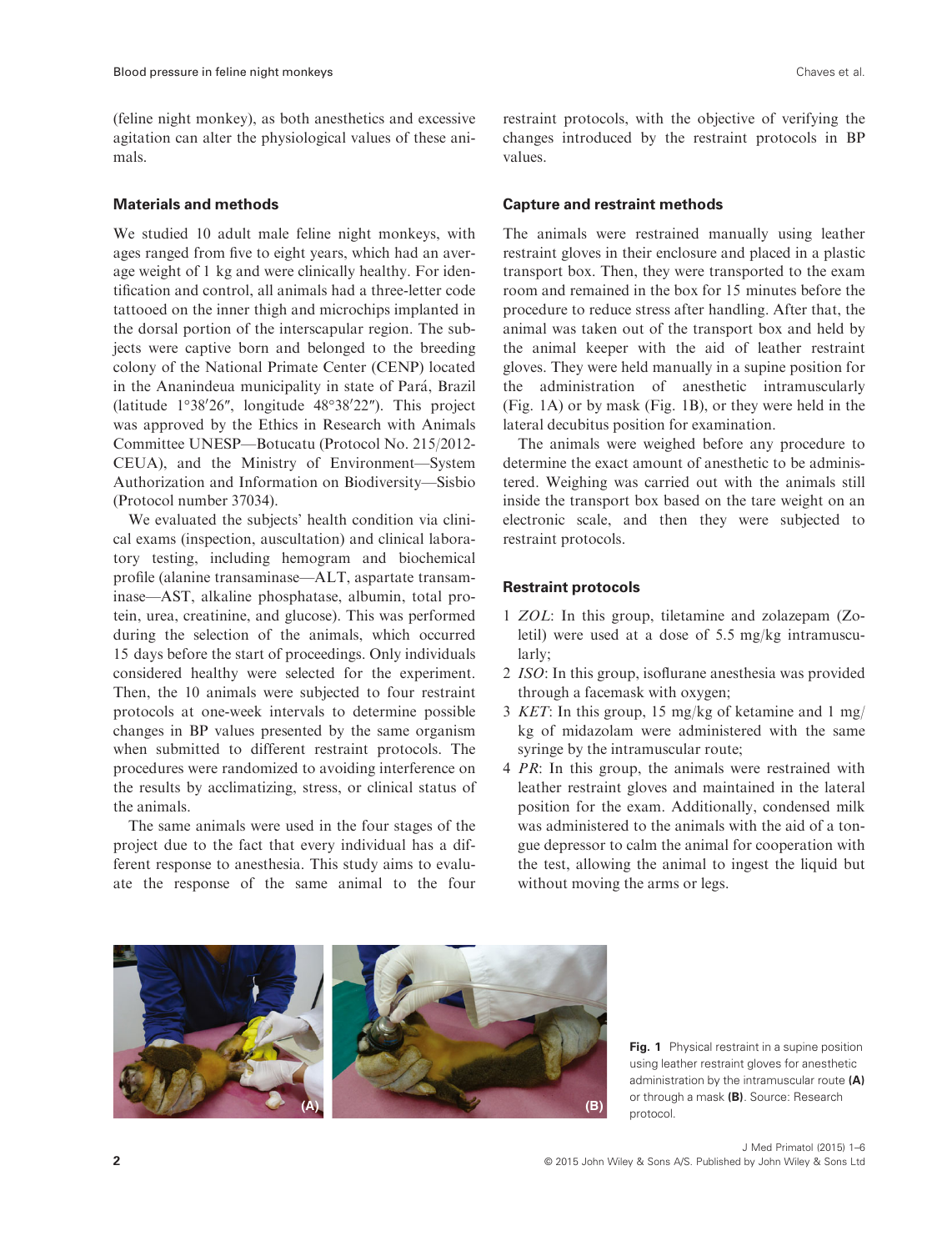After examination, the animals that had been subjected to the anesthetic protocols were kept in cages until the anesthesia passed and then moved to the enclosure.

## Blood pressure determination

To perform the exam, the animal was positioned in the left lateral decubitus position to measure the BP of the right forearm (Fig. 2A) and then placed in the right lateral decubitus position to measure BP on the left forearm (Fig. 2B).

For BP measurement, we used Pet MAP (Ramsey Medical, Inc.; Florida-USA), which is a non-invasive tool for measuring blood pressure by the oscillometric method. This equipment has a set of seven cuffs of various sizes (2, 2.5, 3, 3.5, 4, 4.5, and 5.5 cm), which were chosen before the exam based on the animal size and circumference of the forearm (which was measured with the aid of a metric tape).

The cuffs were placed on the animal, and the exam only started after the animal was quiet. At the end of the procedure, the animal was placed in the transport box and brought to the enclosure, where it was released. To avoid the influence of different variables on the experiment, data were collected only after correct positioning of the animal on the table, because excitement from the physical restraint and improper anesthetic plane could influence the measured BP values.

Three measurements were performed on each forearm, with three pressure readings. Once positioned, the cuff was inflated and deflated automatically. The result of pressure was calculated automatically by a microprocessor inside the pressure machine and displayed on the pressure display panel in mmHg. Automatic measurements of systolic, diastolic, and mean blood pressure were obtained in three cycles with an interval of one minute for each forearm.

## Statistical analysis

For comparison of the data obtained, we subjected the results to one-way ANOVA (variance analysis) with Tukey test to parametric data. The Wilcoxon test was used for comparison of data between arms, to verify whether there was significant difference between the results obtained from each arm. For statistical analysis, BioEstat 5.0 software was adopted [2]. All parametric tests performed satisfy the assumptions of normality and homoscedasticity. Statistical significance was determined by a p bilateral value equal to or less than 5%  $(P \le 0.05)$ .

## **Results**

The distributions of heart rate (HR), systolic (SBP), diastolic (DBP), and mean blood pressure (MBP) are shown in Table 1. No statistically significant differences were found in BP values from each arm in all groups tested. There was no difference statistically significant between HR values in all protocols tested.

The ISO group presented statistical difference in SBP compared to ZOL ( $P < 0.01$ ) and PR ( $P < 0.01$ ) groups, but no significant difference was observed compared to the KET group. The analysis of SBP between the ZOL, KET, and PR groups showed no significant difference.

In DBP, ISO group showed statistically significant difference, with smaller values in relation to ZOL  $(P < 0.05)$ , CET  $(P < 0.01)$  and CF  $(P < 0.01)$ . It was also observed in PAM values, where ISO was statistically different from other groups evaluated (ZOL,  $P < 0.05$ ; CET,  $P < 0.01$ ; CF,  $P < 0.01$ ).

## **Discussion**

During the restraint procedures or the administration of anesthetics, clear signs of stress were observed in the form of defecation, urination, and escape attempts each time the animal was removed from the transport box. Monteiro et al. [15] reported that even animals born and raised in captivity are not adapted to restraint procedure.

Inhalation induction is the most common method of induction for pediatric patients without venous access [9] being considered very effective for induction in small



Fig. 2 Position of the animal to measure BP in the right arm  $(A)$  and left arm  $(B)$ . Source: Research protocol.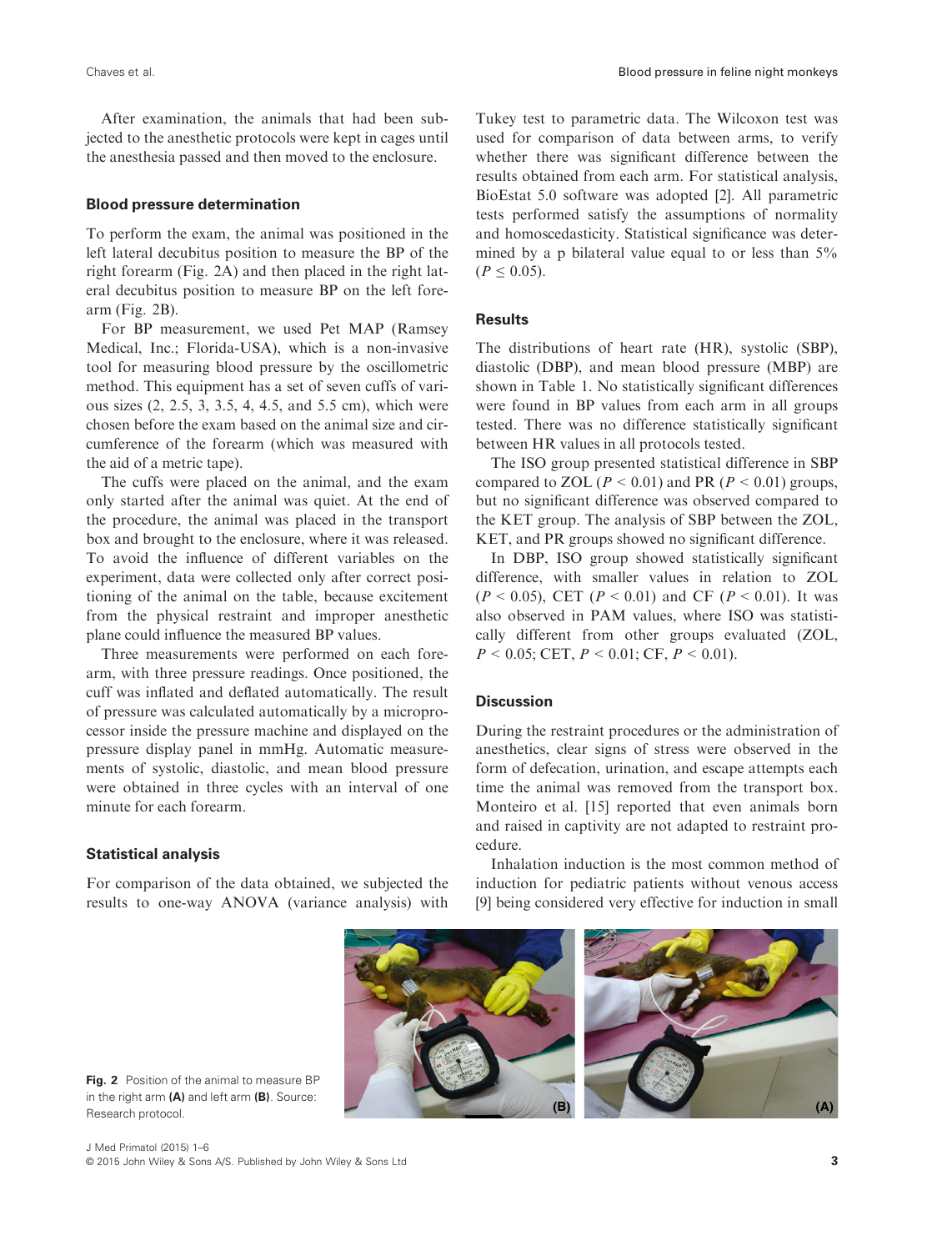|                     | Table 1 Data obtained from the Pet Map blood pressure machine measured in Aot <i>us azarae infulatus</i> subjected to four restraint protocols |                     |                     |                     |                      |                      |                     |                     |
|---------------------|------------------------------------------------------------------------------------------------------------------------------------------------|---------------------|---------------------|---------------------|----------------------|----------------------|---------------------|---------------------|
|                     | Group                                                                                                                                          |                     |                     |                     |                      |                      |                     |                     |
|                     |                                                                                                                                                |                     | ISO                 |                     | KET                  |                      | Æ                   |                     |
| Parameters          |                                                                                                                                                |                     |                     |                     | $\mathbb{R}$         | $\triangleq$         | R                   | $\triangleq$        |
| ≃                   | $173.49 \pm 47.49$ a*                                                                                                                          | $180.55 \pm 38.29a$ | $174.99 \pm 53.21a$ | $192.87 \pm 46.48a$ | $165.49 \pm 49.93a$  | $164.08 \pm 43.64a$  | $190.83 \pm 44.04a$ | $171.66 \pm 58.18a$ |
| Systolic BP         | $190.99 \pm 31.82a$                                                                                                                            | $187.59 \pm 36.25a$ | $151.96 \pm 23.89b$ | $143.78 \pm 21.93b$ | $173.83 \pm 20.63ab$ | $172.57 \pm 21.91ab$ | $200.83 \pm 24.14a$ | $193.33 \pm 29.40a$ |
| <b>Diastolic BP</b> | $128.82 \pm 21.28a$                                                                                                                            | $122.49 \pm 22.29a$ | $96.20 \pm 21.10b$  | $89.69 \pm 23.62b$  | $120.99 \pm 17.67a$  | $123.93 \pm 28.18a$  | $132.16 \pm 19.08a$ | $132.11 \pm 21.93a$ |
| Vlean BP            | $152.83 \pm 24.62a$                                                                                                                            | $143.51 \pm 26.29a$ | $116.36 \pm 20.05b$ | $109.69 \pm 22.51b$ | 140.66 $\pm$ 16.23a  | 140.60 $\pm$ 21.72a  | $157.99 \pm 18.01a$ | $157.57 \pm 22.79a$ |
|                     | *The averages followed by the same letter horizontally do not differ by Tukey test ( $P < 0.05$ ).                                             |                     |                     |                     |                      |                      |                     |                     |

Source: Research protocol. Source: Research protocol.

Data from CENP. Ananindeua. Pará. Brazil (2013). Data from CENP, Ananindeua, Pará, Brazil (2013).

= physical restraint; (±) standard devia-) standard devia-HR = heart rate (bpm); BP = blood pressure (mmHg); RA = right arm; LA = left arm; ZOL=zoletil; ISO = isoflurane; KET = ketamine and midazolam; PR = physical restraint; ( heart rate (bpm); BP = blood pressure (mmHg); RA = right arm; LA = left arm; ZOL=zoleti¦; ISO = isoflurane; KET = ketamine and midazolam; PR  $\widetilde{\mathbb{E}}$ tion. primates, because only require a previous physical restraint [1]. This prevents stress caused by the administration of some injectable agent. Due to the small size of the animals, the mask induction was chosen because allow better control of anesthesia compared to the use of induction chamber.

HR was considered high in all protocols tested compared to data obtained by Smith and Astley [24] in Aotus nancymai in resting condition. However, the values found confirm what was described in other studies for anesthetized Aotus azarae infulatus [3, 8, 21]. It is known that all anesthetic protocols used increase HR, but stressing factors such as physical restraints also increase these values [24].

Ketamine produces more increases in HR, in contrast to midazolam, which usually does not alter this parameter [20]. Although tiletamine belongs to the same pharmacological group as ketamine, the association of tiletamine and zolazepam (Zoletil) produces minimal cardiovascular effects, whereas isoflurane may cause a slight decrease in HR [17]. Anesthesia can be a source of variability in the results of the BP, but the values of blood pressure found in this study are consistent with the references for Aotus under anesthesia [3, 21]. Smith and Astley [24] found similar values to those obtained in this work in Aotus subjected to a stressful stimulus, but they found significantly lower BP values in animals at rest that were not anesthetized. These results confirm the literature data about the pressure increase caused by ketamine [25] and Zoletil [10, 27].

Although midazolam is to be considered among the benzodiazepines, which further reduce blood pressure [12, 20], this was not observed in the KET group. However, pressure reduction occurred with the use of isoflurane, confirming literature reports [6, 16], and with findings by Vasconcellos et al. [26] in Cebus apella. In the physical restraint group, the blood pressure values were higher compared to the resting pressure [24]. This probably happened because of the stress caused by restraint, which causes the release of catecholamine, thereby increasing the values of BP. According to Smith and Astley [24], studies indicate that Aotus reacts to stressful situations in a laboratory environment, such as blood collection, with significant and prolonged elevations in blood pressure. Hypertension naturally occurs in Aotus sp. [24]. However, in this work, it was not possible to conclude whether the values found were the results of natural hypertension, the action of the anesthetics used, or the high level of stress caused by physical restraints.

Different measures of blood pressure in the arms may indicate a high risk for vascular disease [19]. This result reaffirms the importance of the guidelines established by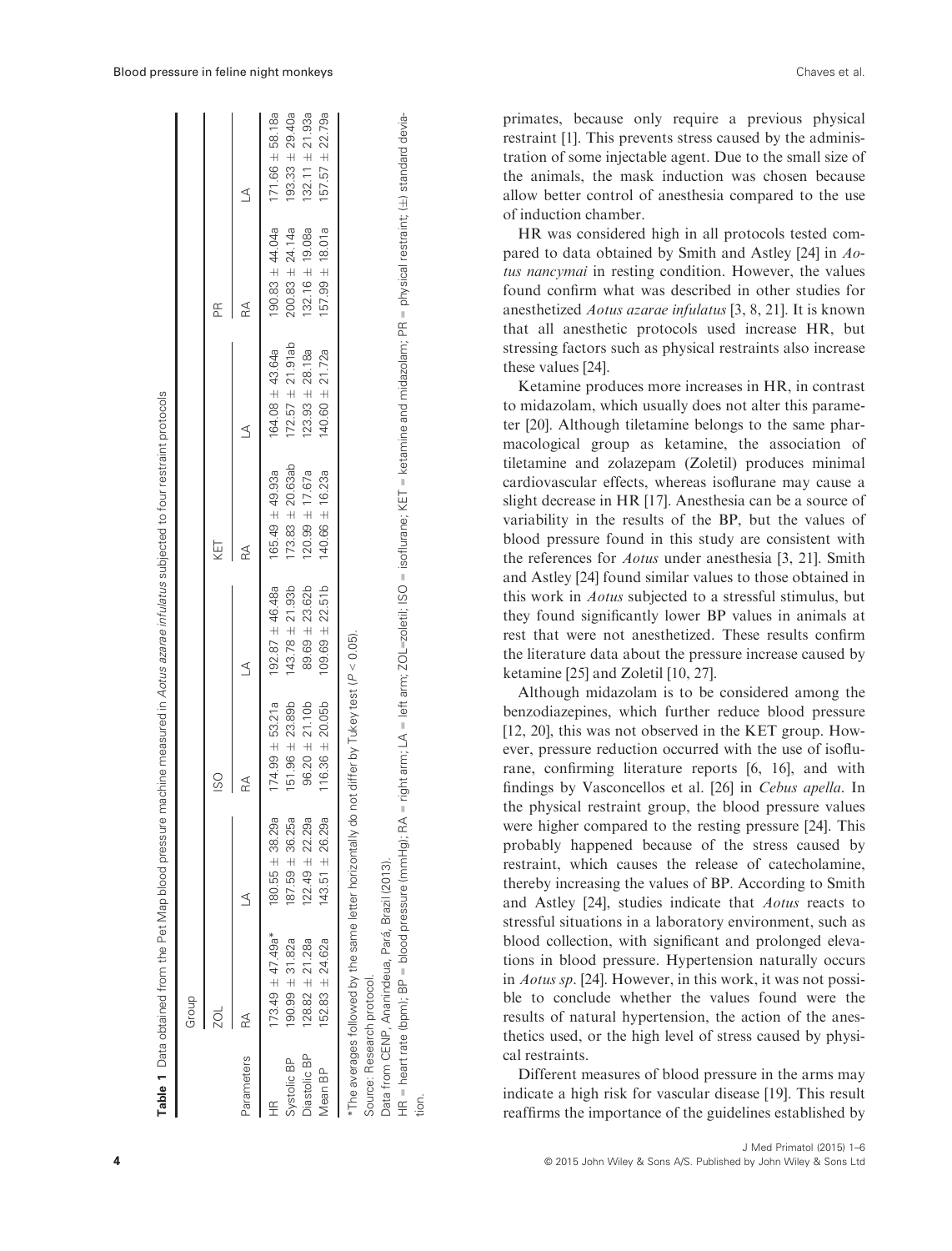the Brazilian Society of Cardiology (for humans), in that it is necessary to measure blood pressure in both arms of the patient. In the present study, there was no significant statistical difference between the values obtained in the left arm and right arm in all restraint protocols tested. We chose to use an oscillometric method in determining the BP rather than the vascular Doppler method. Cabral et al. [4] concluded in a study on dogs that the results of SBP did not differ between the two methods, but the values found in DBP were not similar.

## Conclusion

The present study on Feline night monkeys (Aotus azarae infulatus) indicates that all of the restraint protocols tested allowed for the determination of

blood pressure with no difference in the values obtained in the right and left arms of the animals. Additionally, it was observed that all restraint protocols significantly raised blood pressure, however, animals in the isoflurane group showed lower values compared to the other groups. Methods that can verify the BP without restraint are very expensive and difficult to apply in some centers; therefore, it is suggested that research be expanded in this direction to define standards of normality in animals under restraint.

## Acknowledgments

We are grateful to the National Primate Center (CENP) keepers and technicians for their support and commitment with this work.

# References

- 1 Andrade A, Andrade MCR, Marinho AM, Ferreira FJ. Biologia, Manejo e Medicina de Primatas não humanos na pesquisa biomedica. Rio de Janeiro: FIO-CRUZ, 2010. 472 p.
- 2 Ayres M, Ayres JM, Ayres DL, Santos AA. BIOESTAT – Aplicações estatísticas nas áreas das ciências bio-médicas. Belém, PA: Ong Mamiraua, 2007.
- 3 Baer JF: Husbandry and medical management of the owl monkey. In: Aotus: The owl monkey. Baer JF, Weller RE & Kakaoma I (eds). San Diego: Academic Press, 1994; 133–64.
- 4 Cabral RR, Ciasca BD, Oliveira VMC, Vaz-Curado AP, Larsson MHMA: Valores da pressão arterial em cães pelos métodos oscilometrico e Doppler vascular. Arq Bras Med Vet Zootec 2010; 62:64– 71.
- 5 Calcada D, Frazão J, Silva D. Pressão arterial. Lisboa. Monografia (Licenciatura em Engenharia Biomedica). Instituto Superior Técnico, Lisboa 2006, apud Silva, C.R.A. Métodos de aferição de pressão arterial em cães anestesiados com propofol e mantidos por halotano. Dissertação de Mestrado,

Universidade Federal do Piauı, Teresina – Piauí 2010. Disponível em: [http://www.ufpi.br/subsiteFiles/](http://www.ufpi.br/subsiteFiles/ciencianimal/arquivos/files/DM_CRAS.pdf) [ciencianimal/arquivos/files/DM\\_](http://www.ufpi.br/subsiteFiles/ciencianimal/arquivos/files/DM_CRAS.pdf) [CRAS.pdf](http://www.ufpi.br/subsiteFiles/ciencianimal/arquivos/files/DM_CRAS.pdf)

- 6 Clarke KW: Desflurane and sevoflurane: new volatile anesthetic agent. Vet Clin North Am Small Anim Pract 1999; 29:793– 808.
- 7 Del-Claro K, Fabio P. As distintas fases do comportamento animal. Sociedade Brasileira de Etologia, Jundiaı - SP: Livraria Conceito 2003: 276–7.
- 8 Galante R. Anestesia intravenosa total em primatas: comparação da infusão contínua de propofol com bolus intravenosos de tiletamina e zolazepam e associação de propofol com opioides ou cetamina. Dissertação de Mestrado. Universidade Federal do Paraná. Curitiba 2013. Disponível em: [http://dspace.c3](http://dspace.c3sl.ufpr.br/dspace/bitstream/handle/1884/30418/R%20-%20D%20-%20RAFAELA%20GALANTE.pdf?sequence=1) [sl.ufpr.br/dspace/bitstream/handle/](http://dspace.c3sl.ufpr.br/dspace/bitstream/handle/1884/30418/R%20-%20D%20-%20RAFAELA%20GALANTE.pdf?sequence=1) [1884/30418/R%20-%20D%20-%](http://dspace.c3sl.ufpr.br/dspace/bitstream/handle/1884/30418/R%20-%20D%20-%20RAFAELA%20GALANTE.pdf?sequence=1) [20RAFAELA%20GALANTE.](http://dspace.c3sl.ufpr.br/dspace/bitstream/handle/1884/30418/R%20-%20D%20-%20RAFAELA%20GALANTE.pdf?sequence=1) [pdf?sequence=1](http://dspace.c3sl.ufpr.br/dspace/bitstream/handle/1884/30418/R%20-%20D%20-%20RAFAELA%20GALANTE.pdf?sequence=1).
- 9 Holzman RS, Mancuso TJ, Polaner DA: A Practical Approach to Pediatric Anesthesia. Philadelphia: Lippincott Williams & Wilkins, 2008; 688 p.
- 10 Hellyer P, Muir WW 3rd, Hubbell JA, Sally J: Cardiorespiratory effects of tiletamine/zolazepam to dogs. Vet Surg 1989; 18:160–5.
- 11 ICMBio. Instituto Chico Mendes. Sumário executivo do plano de ação nacional para a conservação dos primatas do nordeste2011. Disponıvel em: [http://www.icmbio.](http://www.icmbio.gov.br/portal/images/stories/docs-plano-de-acao/pan-primatas-caatinga/sumario-primatas-nordeste-web.pdf) [gov.br/portal/images/stories/docs](http://www.icmbio.gov.br/portal/images/stories/docs-plano-de-acao/pan-primatas-caatinga/sumario-primatas-nordeste-web.pdf)[plano-de-acao/pan-primatas](http://www.icmbio.gov.br/portal/images/stories/docs-plano-de-acao/pan-primatas-caatinga/sumario-primatas-nordeste-web.pdf)[caatinga/sumario-primatas-nor](http://www.icmbio.gov.br/portal/images/stories/docs-plano-de-acao/pan-primatas-caatinga/sumario-primatas-nordeste-web.pdf)[deste-web.pdf](http://www.icmbio.gov.br/portal/images/stories/docs-plano-de-acao/pan-primatas-caatinga/sumario-primatas-nordeste-web.pdf)
- 12 Lebowitz PW, Cote ME, Daniels AL, Martyn JA, Teplick RS, Davison JK, Sunder N: Cardiovascular effects of midazolam and thiopentone for induction of anesthesia in ill surgical patients. Can J Anaesth 1983; 30:19–23.
- 13 Menezes AN, Bonvicino CR, Seuanez HN. Identification, classification and evolution of owl monkeys. Aotus, Illiger 1811. BMC Evol Biol 2010; 10: 248.
- 14 Monteiro FOB. Avaliação uterina e diagnóstico de gestação em macaco-da-noite (Aotus azarae infulatus) por ultra-som em modo B. Tese de Mestrado. Jaboticabal, SP 2004. Disponível em: [http://](http://base.repositorio.unesp.br/bitstream/handle/11449/98208/monteiro_fob_me_jabo.pdf?sequence=1***%5band%5d***isAllowed=y) [base.repositorio.unesp.br/bit](http://base.repositorio.unesp.br/bitstream/handle/11449/98208/monteiro_fob_me_jabo.pdf?sequence=1***%5band%5d***isAllowed=y)[stream/handle/11449/98208/mon-](http://base.repositorio.unesp.br/bitstream/handle/11449/98208/monteiro_fob_me_jabo.pdf?sequence=1***%5band%5d***isAllowed=y)